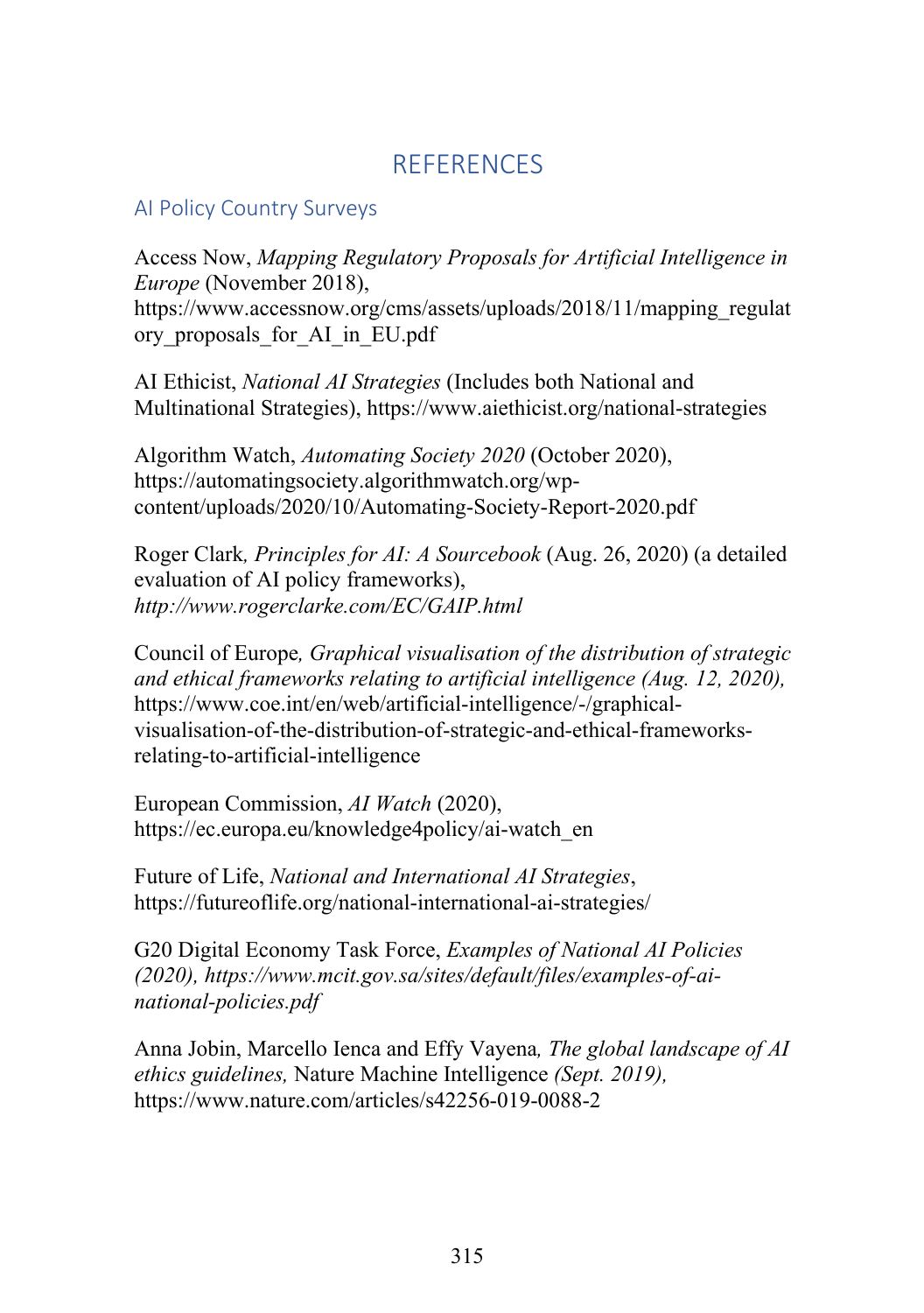#### *The AI Social Contract Index 2020*

*Library of Congress, Regulation of Artificial Intelligence in Selected Jurisdictions* (last updated: July 24, 2020), https://www.loc.gov/law/help/artificial-intelligence/index.php

OECD, *AI Policy Observatory* (2020), https://oecd.ai

OECD, *Examples of National AI Policies* (2020), https://www.mcit.gov.sa/sites/default/files/examples-of-ai-nationalpolicies.pdf

Marc Rotenberg, *AI Policy Sourcebook* (2020), https://epic.org/bookstore/ai2020/

Related Country Surveys

*David Banisar, National Comprehensive Data Protection/Privacy Laws and Bills 2019 (November 30, 2019). https://ssrn.com/abstract=1951416*

*Cryptography and Liberty: An International Survey of Encryption Policy (EPIC, editions 1999-2004)* 

Freedom House, *Country Reports (2020), https://freedomhouse.org/countries/freedom-world/scores*

Greenleaf, Graham, *Global Tables of Data Privacy Laws and Bills (6th Ed January 2019) https://papers.ssrn.com/sol3/papers.cfm?abstract\_id=3380794*

*OECD Better Life Index,* http://www.oecdbetterlifeindex.org/

OECD, *OECD Digital Government Index (DGI): 2019* (October 2020), http://www.oecd.org/gov/digital-government/oecd-digital-governmentindex-2019.htm

*Privacy and Human Rights: An International Survey of Privacy Laws and Developments* (EPIC and Privacy International, editions, 1998-2006), https://epic.org/phr06/

*Social Progress Index 2020*, https://www.socialprogress.org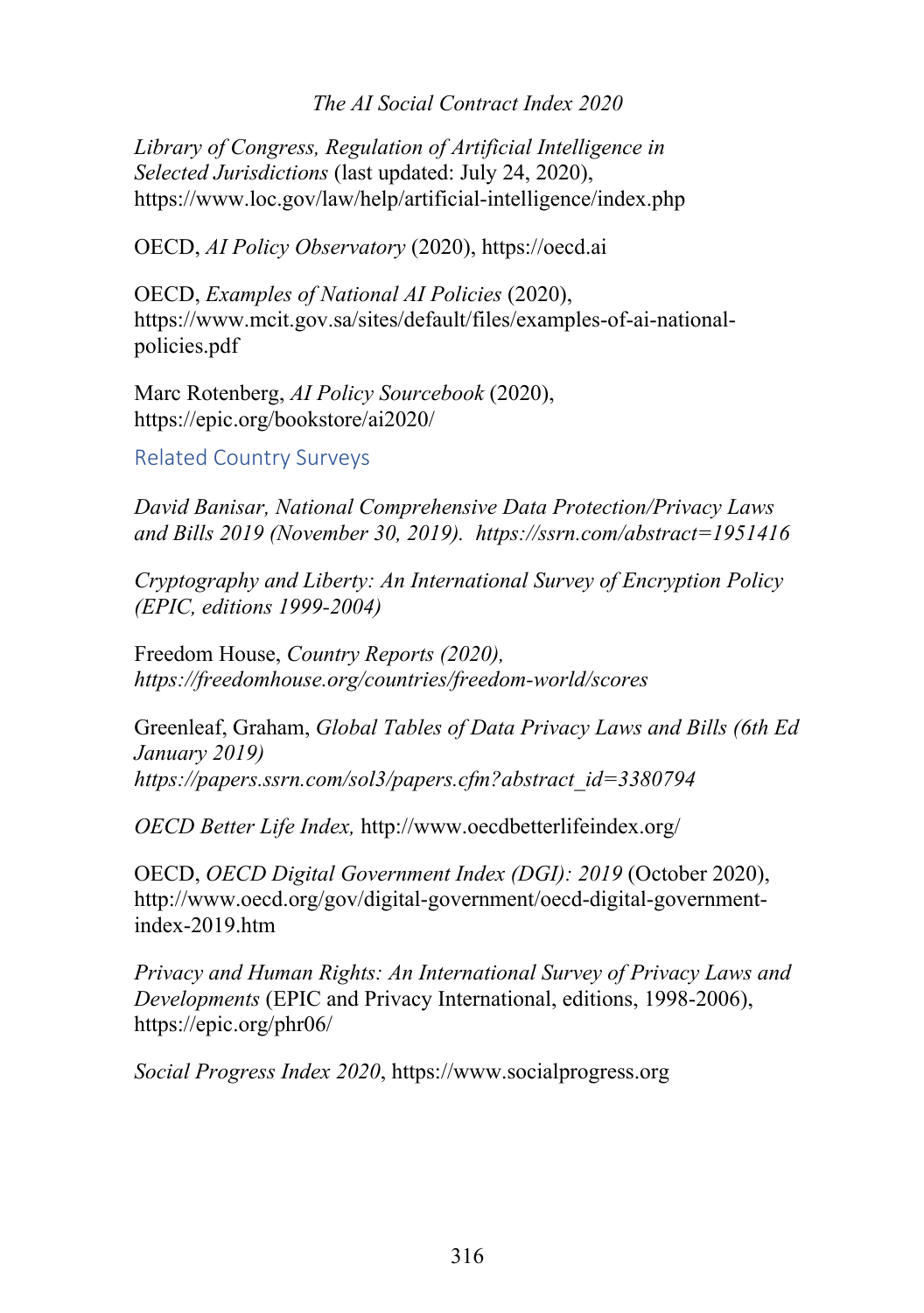### *Artificial Intelligence and Democratic Values*

# GLOSSARY

| <b>ACM</b>        | <b>Association for Computing Machinery</b>                          |
|-------------------|---------------------------------------------------------------------|
| <b>AEPD</b>       | Agencia Española de Protección de Datos (ESP)                       |
| AI                | Artificial Intelligence                                             |
|                   | AIHLEG AI High Level Expert Group (EU)                              |
| <b>AIDP</b>       | Artificial Intelligence Development Plan (CHN)                      |
| AIIA              | Artificial Intelligence Industry Alliance (CHN)                     |
| <b>AIIS</b>       | Artificial Intelligence and Intelligent Systems Laboratory<br>(ITA) |
| <b>AIRC</b>       | AI Research Center (CHN)                                            |
| $A$ J $L$         | Algorithmic Justice League                                          |
| <b>ANPD</b>       | Autoridade Nacional de Proteção de Dados (BRA)                      |
| <b>AISCI</b>      | AI Social Contract Index                                            |
| <b>AIWS</b>       | AI World Society                                                    |
| <b>APPI</b>       | Act on the Protection of Personal Information (JAP)                 |
| <b>BAAI</b>       | Beijing Academy of Artificial Intelligence (CHN)                    |
| <b>BEUC</b>       | European Consumer Organization                                      |
| <b>BGF</b>        | <b>Boston Global Forum</b>                                          |
| <b>BRI</b>        | Belt and Road Initiative (CHN)                                      |
| C <sub>4</sub> AI | Artificial Intelligence Center (BRA)                                |
| <b>CAHAI</b>      | Ad Hoc Committee on Artificial Intelligence (COE)                   |
| <b>CAIDP</b>      | Center for AI and Digital Policy                                    |
| CAS               | Criminaliteits Anticipatie Systeem (NLD)                            |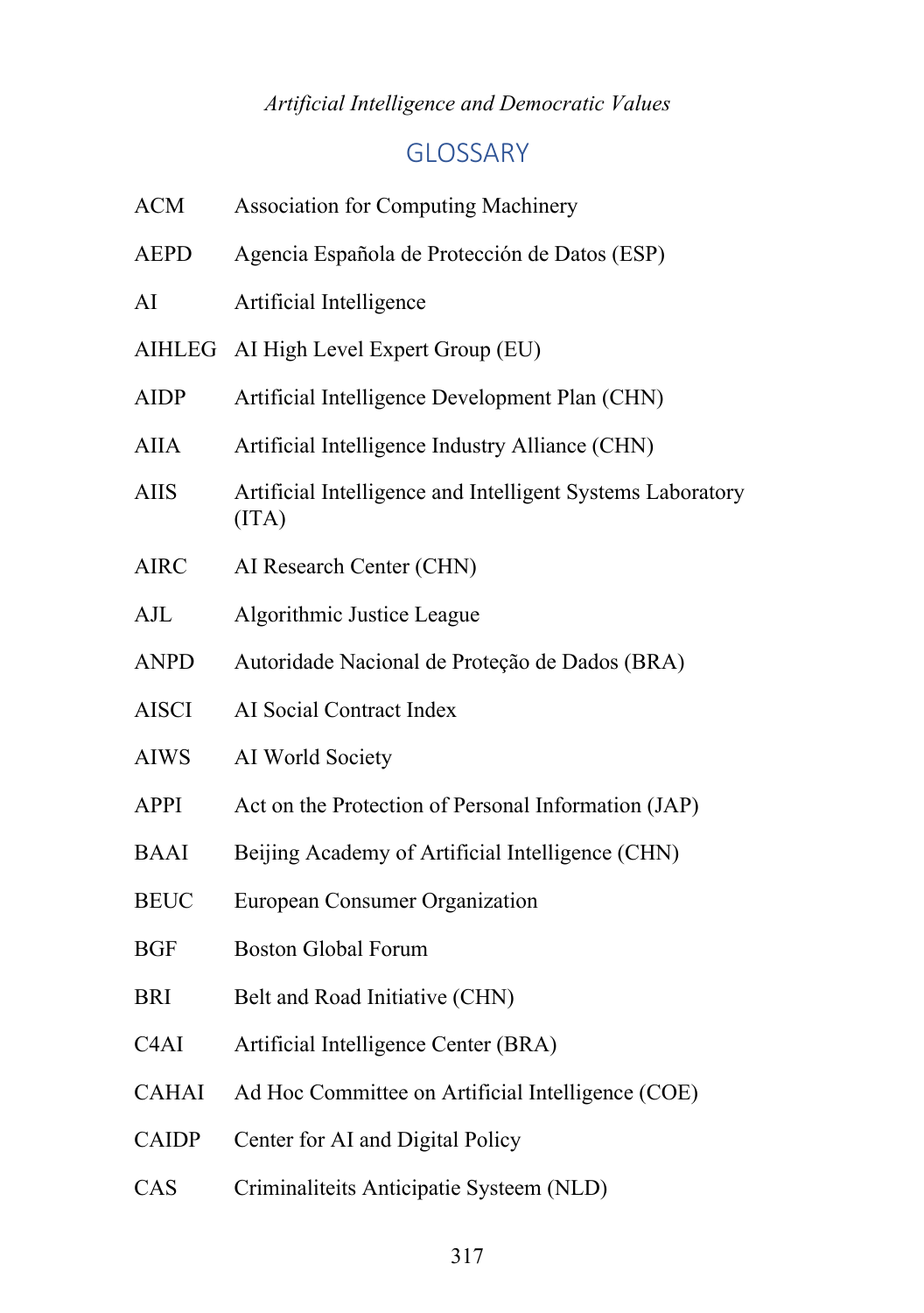### *The AI Social Contract Index 2020*

| <b>CCNE</b>   | National Consultative Committee on Bioethics (FRA)                        |
|---------------|---------------------------------------------------------------------------|
| <b>CDEI</b>   | Center for Data Ethics and Innovation (GBR)                               |
| <b>CEPEJ</b>  | European Commission for the Efficiency of Justice (COE)                   |
| <b>CIFAR</b>  | Canadian Institute for Advanced Research (CAN)                            |
| <b>CINI</b>   | Consortium for Informatics (ITA)                                          |
| <b>CJEU</b>   | Court of Justice of the European Union (EU                                |
| <b>CLAIRE</b> | Confederation of Artificial Intelligence Laboratories in Europe           |
| <b>CNAM</b>   | Council of the Caisse nationale d'assurance maladie (FRA)                 |
| <b>CNIL</b>   | Commission Nationale de l'Informatique et des Libertés (FRA)              |
| <b>CNJ</b>    | Conselho Nacional de Justiça (BRA)                                        |
| <b>COE</b>    | Council of Europe                                                         |
|               | COMEST Commission on the Ethics of Scientific Knowledge and<br>Technology |
| <b>CPSR</b>   | <b>Computer Professionals for Social Responsibility</b>                   |
| <b>CSIRO</b>  | National Science Agency (AUS)                                             |
| <b>DFFT</b>   | Data Free Flows with Trust                                                |
| <b>DIGG</b>   | Agency for Data Administration (SWE)                                      |
| <b>DPIA</b>   | Data Protection Impact Assessments                                        |
| <b>DPA</b>    | Data Protection Agency                                                    |
| DT            | DeepL Translate                                                           |
| <b>DTO</b>    | Digital Transformation Office (TUR)                                       |
| EAD           | <b>Ethically Aligned Designed</b>                                         |
| <b>EDPS</b>   | European Data Protection Supervisor (EU)                                  |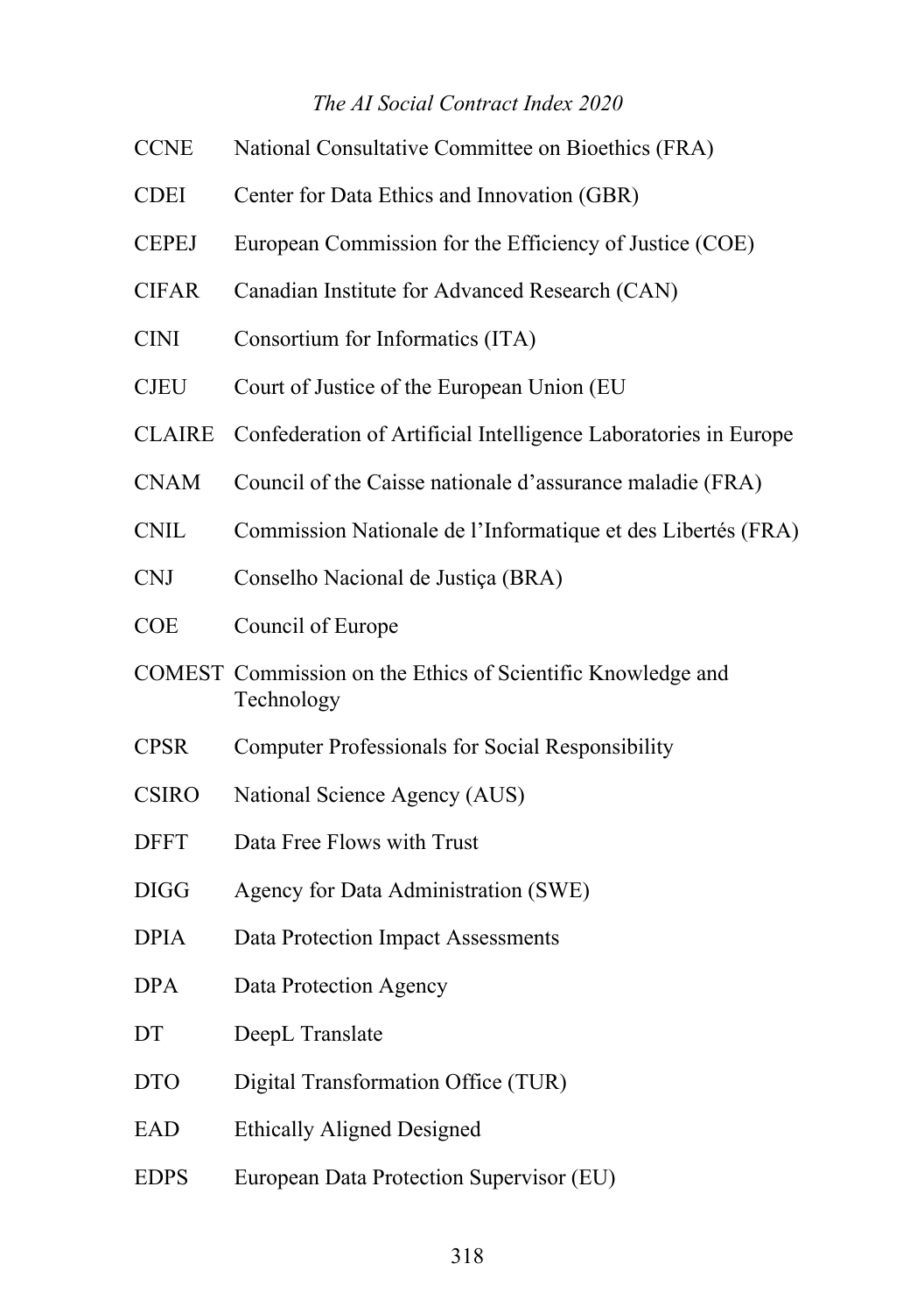# *Artificial Intelligence and Democratic Values*

| EDRi         | European Digital Rights Initiative                                                        |
|--------------|-------------------------------------------------------------------------------------------|
| <b>FDPIC</b> | Federal Data Protection and Information Commissioner (CHE)                                |
| <b>FRA</b>   | Fundamental Rights Agency (COE / EU)                                                      |
| <b>FREMP</b> | Working Party on Fundamental Rights, Citizens Rights and<br>Free Movement of Persons (EU) |
| <b>GDPR</b>  | General Data Protection Regulation (EU)                                                   |
| <b>GGE</b>   | Group of Government Experts (GGE)                                                         |
| <b>GPA</b>   | <b>Global Privacy Assembly</b>                                                            |
| <b>GPAI</b>  | Global Partnership on Artificial Intelligence                                             |
| <b>HDH</b>   | Health Data Hub (FRA)                                                                     |
| <b>HLEG</b>  | <b>High Level Expert Group</b>                                                            |
| <b>IACI</b>  | Innovation Center for AI (NLD)                                                            |
| <b>ICCPR</b> | International Convention on Civil and Political Rights                                    |
| <b>IEEE</b>  | Institute of Electrical and Electronics Engineers                                         |
| <b>IJOP</b>  | Integrated Joint Operations Platform (CHN)                                                |
| <b>IMDA</b>  | Infocomm Media Development Authority (SGP)                                                |
| <b>ICO</b>   | Information Commission Office (GBR)                                                       |
| <b>ITU</b>   | <b>International Telecommunications Union</b>                                             |
| <b>JSC</b>   | Jakarta Smart City                                                                        |
| <b>KIC</b>   | Kigali Innovation City (RWA)                                                              |
| <b>KKVK</b>  | Data Protection Authority (TUR)                                                           |
| LAWS         | Lethal Autonomous Weapon Systems                                                          |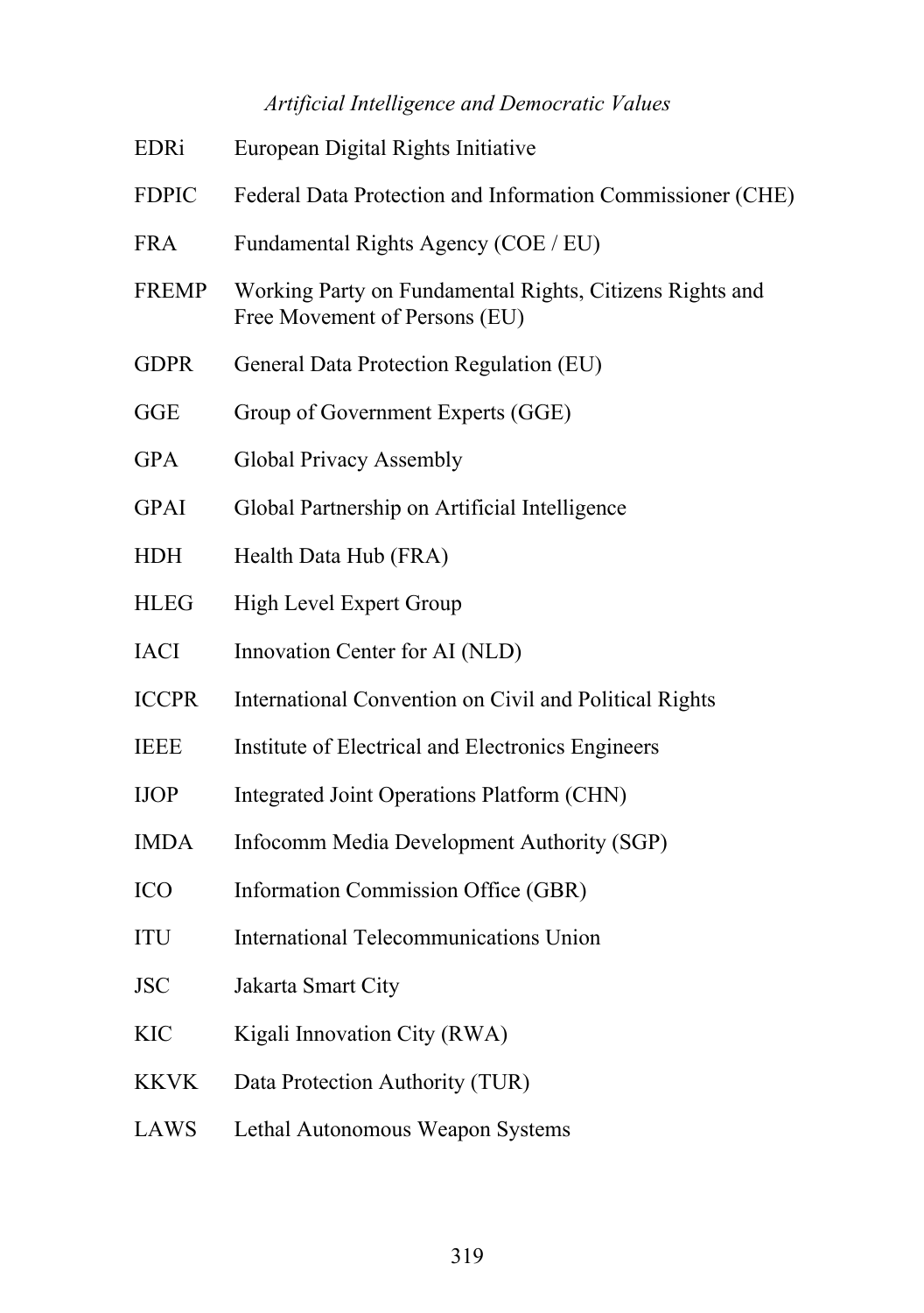### *The AI Social Contract Index 2020*

| <b>LIBE</b>  | European Parliament Committee on Civil Liberties, Justice and<br>Home Affairs               |
|--------------|---------------------------------------------------------------------------------------------|
| <b>LGPD</b>  | Lei Geral de Proteção de Dados Pessoais (BRA)                                               |
| <b>MCTIC</b> | Ministry of Science, Technology, Innovations and<br>Communications (BRA)                    |
| <b>MDES</b>  | Ministry of Digital Economy and Society (THA)                                               |
| <b>MDI</b>   | Michael Dukakis Institute for Leadership and Innovation                                     |
| <b>MEITY</b> | Ministry of Electronics and Information Technology (IND)                                    |
| <b>MOST</b>  | Ministry of Science and Technology (TWN)                                                    |
| <b>NCAI</b>  | National Center for AI (KSA)                                                                |
| <b>NCPO</b>  | National Council for Peace and Order (THA)                                                  |
| <b>NDMO</b>  | National Data Management Office (KSA)                                                       |
| <b>NHRI</b>  | National Human Rights Institute                                                             |
| <b>NIC</b>   | National Information Center (KSA)                                                           |
| <b>NIDA</b>  | National Identification Agency (RWA)                                                        |
| <b>NIN</b>   | National Identity Number (RWA)                                                              |
| <b>NPCDE</b> | National Pilot Committee for Digital Ethics (FRA)                                           |
| <b>NSCAI</b> | National Security Commission on AI (USA)                                                    |
| <b>NXPO</b>  | Office of National Higher Education Science Research and<br>Innovation Policy Council (THA) |
| <b>OAI</b>   | Office of Artificial Intelligence (GBR)                                                     |
| <b>OGP</b>   | Open Government Partnership                                                                 |
| <b>OHCHR</b> | Office of the High Commissioner for Human Rights                                            |
| PAI          | Policies for AI (OECD)                                                                      |